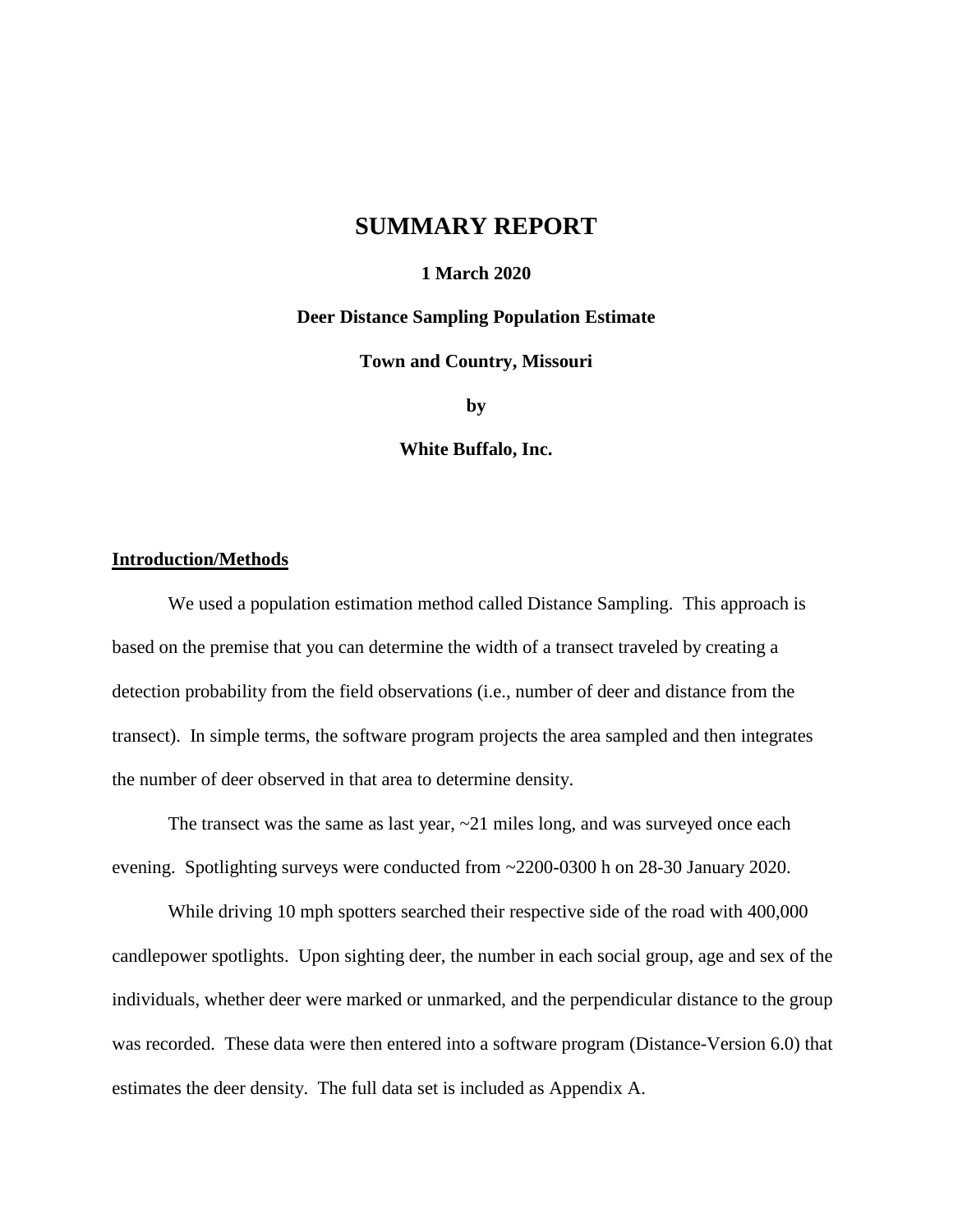#### **Results/Discussion**

The 2020 survey was completed before removal efforts took place. The survey team counted from 78–92 deer (33-37 groups of deer) on the 3 transect replicates (Appendix A). Deer were observed from 3 to 194 yards from the road. In contrast to previous years, when the vast majority of observations were under 100 yards, 21% of the observations during the survey were 100 yards or greater. The estimated density for the area surveyed  $(\sim 10 \text{ mi}^2)$ , using three transect data sets, was 33.9 deer/mile<sup>2</sup> (Confidence interval:  $27.6 - 41.72$ ) prior to culling activities, an slight increase of 1 deer/mi<sup>2</sup> from the 2019 estimate of 32.5 deer/mi2. The number of deer/cluster was 2.5, 25% smaler than the survey in 2019 but similar to the result of 2018. The mean sighting distance was 68.6 yards, 14 yards shorter than the January 2019 mean of 54.6 yards.

Culling operations were initiated after the surveys were complete, resulting in the reduction of 134 deer. Based on the distance sampling data and subsequent removal efforts it is estimated that there were  $\sim 206 (33.9 \text{ deer/min}^2 \text{ X } 10 \text{ mi}^2 = \text{deer} - 134 = 206)$  deer in the survey area at the conclusion of field operations with a range at the 95% confidence interval of 142 – 283 (14.2 deer/mi<sup>2</sup> – 28.3 deer/mi<sup>2</sup>).

During the three survey nights, large groups of deer were detected along Williamsburg Estates and Kings Glenn/Royal Glenn. These areas are known to have deer densities higher than most other areas in town. Currently we have no sharpshooting locations proximate to these deer herds. It is recommended that sharpshooting locations be secured in these areas moving forward. The large group of deer in the Town and Country Estates/Amersham/Bickford/Delvin Drive area were not observed during the 2020 sampling effort. While it is possible that some mortalities occurred in the previous year it is unlikely that this group has disappeared. Moving forward it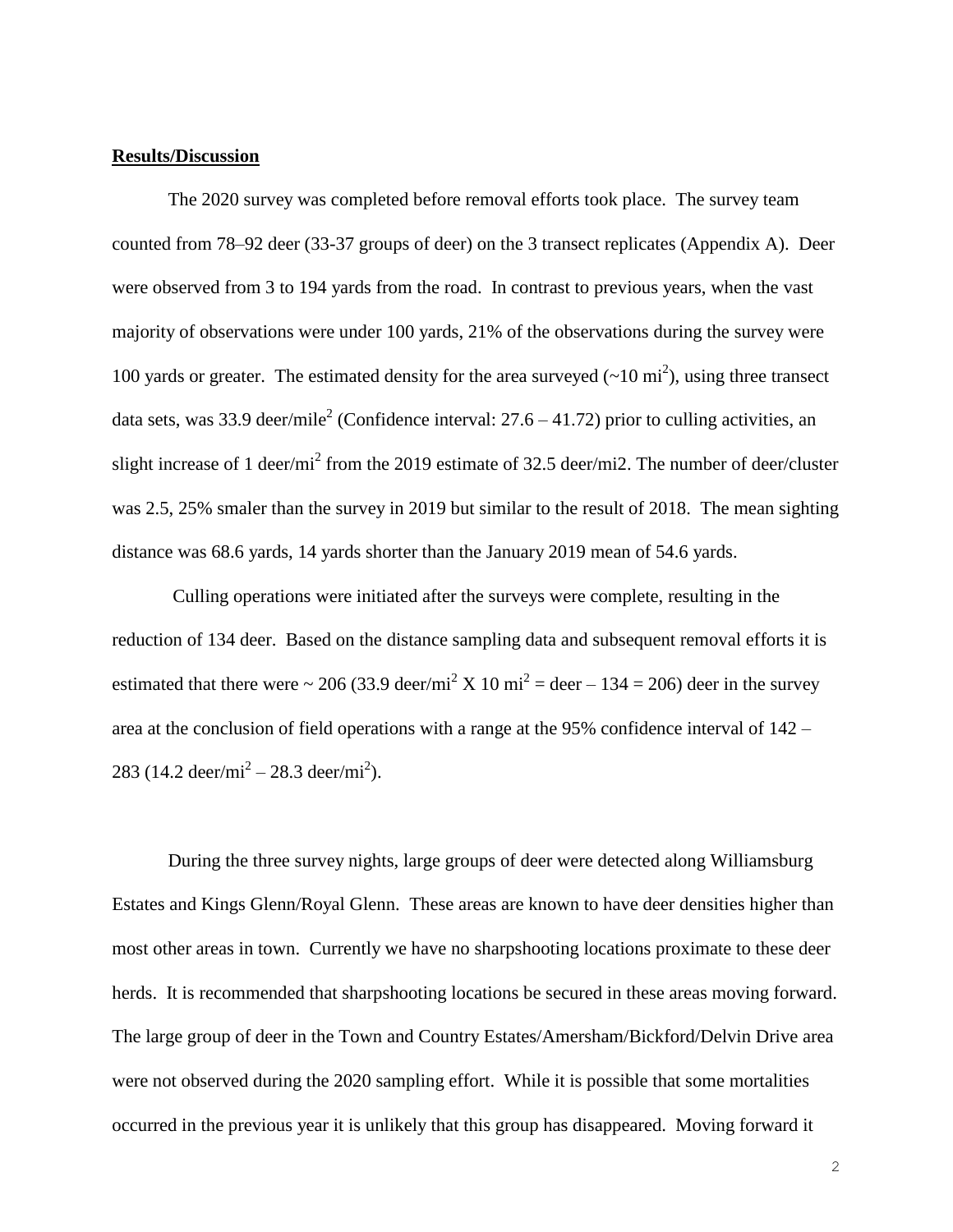would be recommended to secure a sharpshooting location in this area. While several of the deer in the group have been sterilized, and not available for removal efforts, the proportion of unsterilized deer is likely growing uncheck.

Aside from the areas mentioned above deer appeared to be evenly distributed in the sampling area. In an effort to better demonstrate where deer appeared during the Distance Sampling Survey, maps were generated plotting the number of deer in each group and specific location of observations. Each replicate's observations are attached as Figure 1, 2, and 3 for the samples conducted on 28, 29, and 30 February 2020, respectively.

The demographics of the population were  $\sim$ 34.8% yearling and adult females,  $\sim$ 36.4% fawns, 15.4% yearling and adult males, and 13.4% undetermined based on observations during the survey. Although detection is difficult, due to the small ear tag size, several sterilized deer were witnessed during the population estimate accounting for ~4% of the total observations and ~11% of the adult female observations.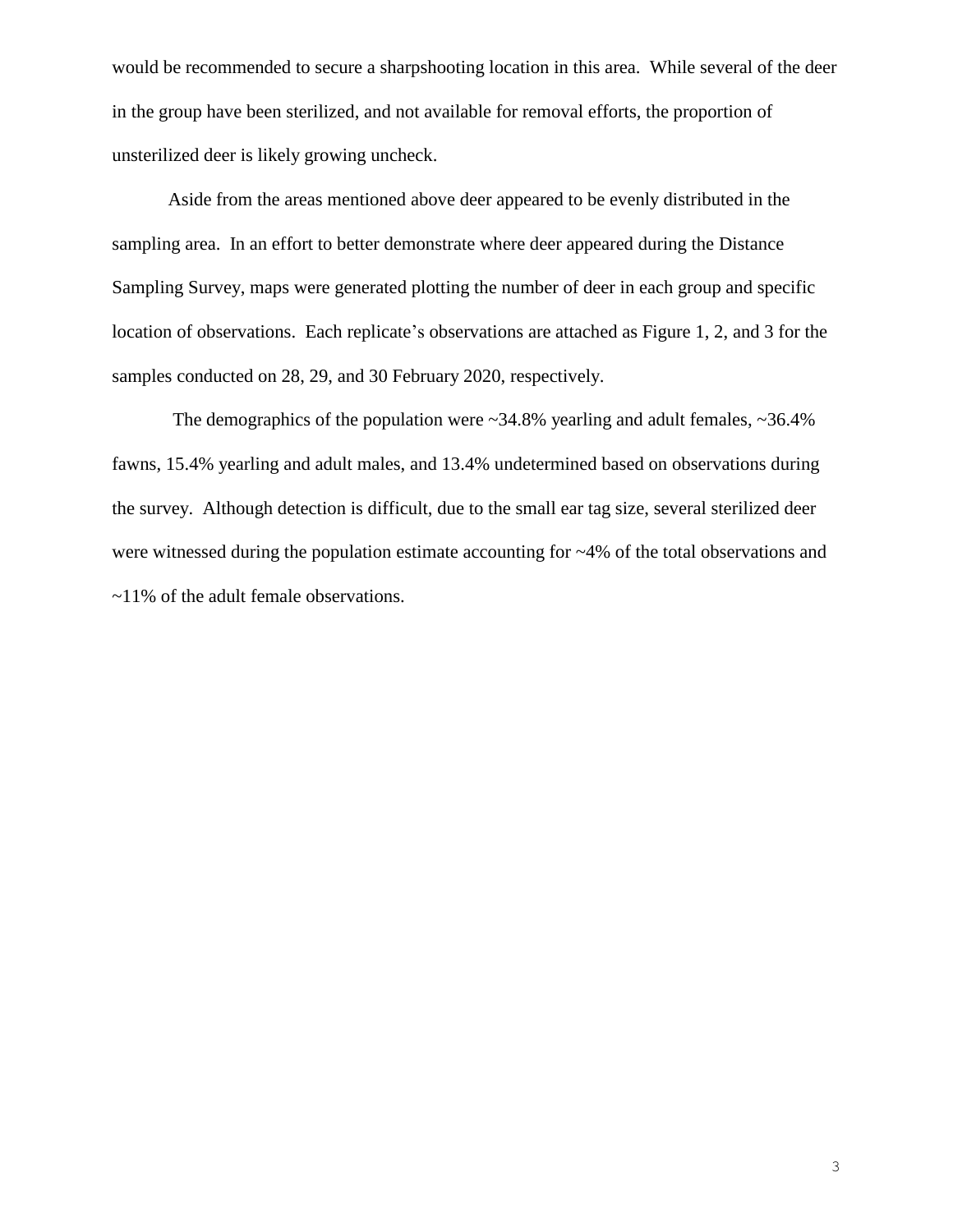Project: Town and Country, MO Date: 1/28/20

**Time conducted: 22:00 Transect Length: 21.1**

**Weather (Temp, Wind, Cloud Cover):\_\_\_34 F, 5-7 MPH, Cloudy \_\_\_\_\_\_\_\_\_\_\_**

| # of                     | A-Female/Fawn/YM/A-Male | Perpendicular   | Location                       |
|--------------------------|-------------------------|-----------------|--------------------------------|
| deer/group               |                         | distance (yd)   |                                |
| 4                        | 4 UNK                   | 30              | Clayton/Topping                |
| $\overline{2}$           | 2 UNK                   | 178             | Principia/Tammany              |
| $\overline{3}$           | 3 UNK                   | 100             | Tammany/Clayton                |
| 3                        | 3 UNK                   | 174             | Topping/Tauton                 |
| $\overline{\mathbf{4}}$  | 2AF/2F                  | 29              | <b>Topping/Topping Meadows</b> |
| 3                        | 1AF/2F                  | 80              | 12838 Topping Est              |
| $\overline{\mathcal{A}}$ | 2AF/2F                  | 30              | 1503 Topping                   |
| $\overline{3}$           | AF/F/AM                 | 60              | <b>Topping/Topping Acres</b>   |
| $\overline{2}$           | <b>AM/UNK</b>           | 87              | <b>Topping/Topping Acres</b>   |
| 1                        | F                       | 3               | Topping/Thornhill              |
| 1                        | YM                      | 58              | 12927 Thornhill                |
| 1                        | AM                      | 10              | Karlin/Thornhill               |
| $\overline{\mathcal{A}}$ | 4YM                     | 40              | 1864 Woodmark                  |
| $\overline{2}$           | 1AF/1F                  | 62              | Queeny/Dog Museum              |
| 1                        | AF                      | 65              | 13668 Peacock Farm             |
| 1                        | <b>UNK</b>              | 90              | 13561 Featherstone             |
| 4                        | 2AF/2F                  | 58              | Featherstone/Foxleigh          |
| 1                        | AM                      | $\overline{72}$ | Featherstone/Mason Knoll       |
| 1                        | AM                      | 155             | Featherstone/Mason Knoll       |
| $\overline{2}$           | 1AF(Tagged)/1F          | 65              | Featherstone/Mason Knoll       |
| 1                        | YM                      | 73              | 1562 Mason                     |
| 1                        | $\overline{\mathsf{F}}$ | 12              | 1412 Mason                     |
| 4                        | 1AF/2F/1AM              | 53              | Mason/Buckland Hall            |
| $\overline{3}$           | 1AF/2F                  | 19              | 13527 Kings Glen               |
| 4                        | 2AF/2F                  | 48              | 11 Williamsburg                |
| 1                        | AM                      | 48              | 26 Williamsburg                |
| 7                        | 3AF/4F                  | 60              | 25 Williamsburg                |
| 4                        | 2AF/2F                  | 27              | 16 Summer Hill                 |
| $\overline{2}$           | 2UNK                    | 155             | Conway/141                     |
| 3                        | 1AF/2F                  | 30              | Maryville U Soccer             |
| 1                        | AM                      | 3               | 166 Babler                     |
| 3                        | 1AF/2AM                 | 21              | 321 T&C Est                    |
| 3                        | 3AM                     | 36              | 837 Amersham                   |
|                          |                         |                 |                                |
|                          |                         |                 |                                |
|                          |                         |                 |                                |
|                          |                         |                 |                                |
|                          |                         |                 |                                |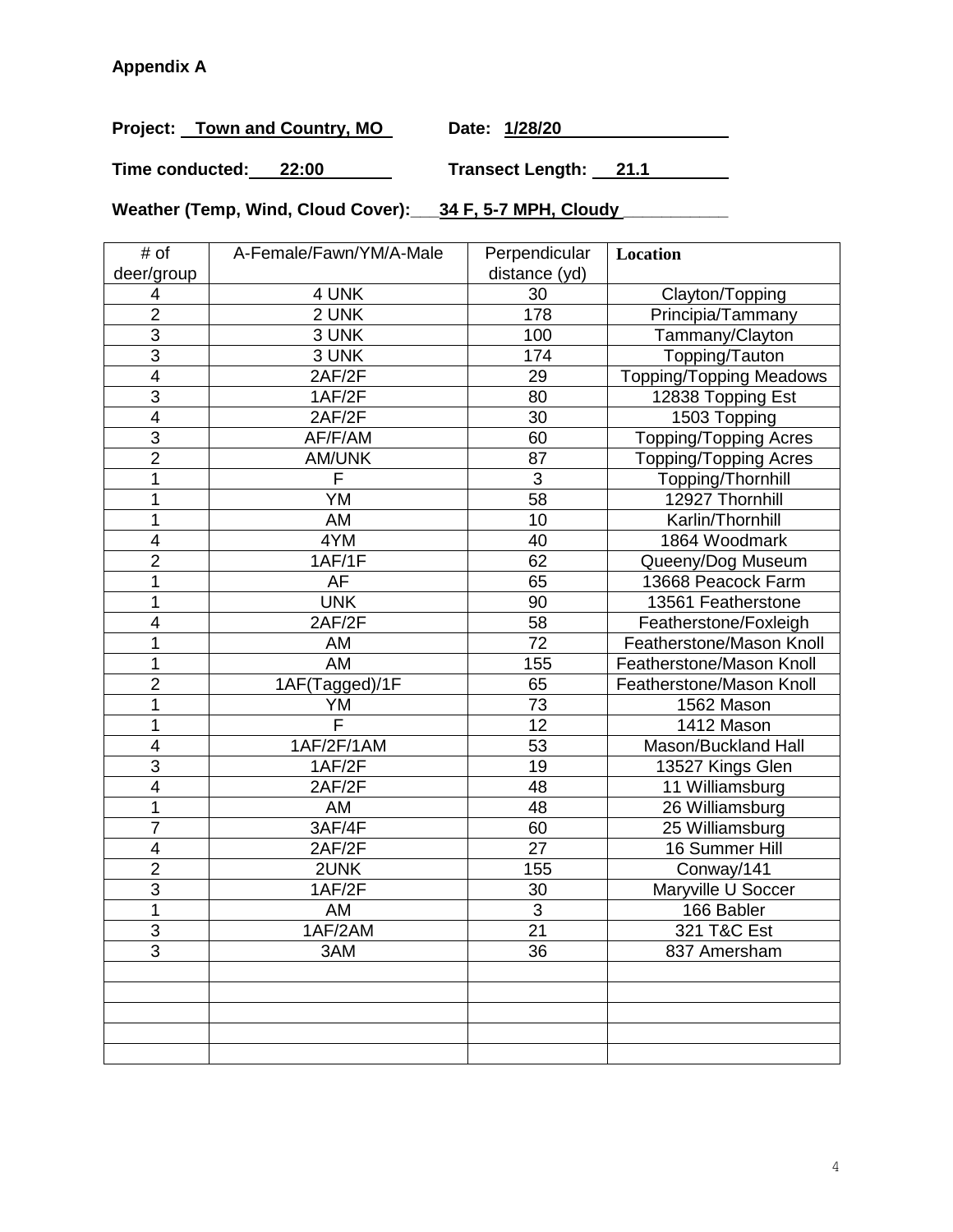Project: Town and Country, MO Date: 1/29/20

**Time conducted: 22:00 Transect Length: 21.3**

Weather (Temp, Wind, Cloud Cover): 34 F, Light, Cloudy Weather (Temp, Wind, Cloud

| # of                    | A-Female/Fawn/YM/A-Male        | Perpendicular | Location                  |
|-------------------------|--------------------------------|---------------|---------------------------|
| deer/group              |                                | distance (yd) |                           |
| 2                       | 2AF                            | 12            | 12765 Spruce Pond         |
| $\overline{\mathbf{4}}$ | 2AF/2F                         | 119           | Principia/Tammany         |
| $\overline{\mathbf{4}}$ | 2AF/2F                         | 164           | Principia/Tammany         |
| 1                       | AF                             | 17            | Tammany/N 1240 Takara     |
| 4                       | 2 AF(1 Tagged 113)/2F          | 23            | Tammany/20 Chapel Hill    |
| 4                       | 3AF (2 Tagged 36/?)/1F         | 27            | 1205 Tammany              |
| $\overline{3}$          | 1AF/2F                         | 194           | Topping/Tauton            |
| $\overline{2}$          | 2YM                            | 60            | Dubon/Topping             |
| 1                       | F                              | 82            | 13017 Thornhill           |
| $\overline{2}$          | 2AF                            | 93            | 3134 Thornhill            |
| 3                       | 1AF/1F/1UNK                    | 103           | 3134 Thornhill            |
| 1                       | F                              | 22            | 13342 Thornhill           |
| $\overline{2}$          | 1AF/1F                         | 87            | 1835 Manor Hill           |
| 3                       | 1AF/2F                         | 40            | 1816 Wood Mark            |
| 1                       | AM                             | 66            | Queeny Dog Museum         |
| $\overline{2}$          | 1AF/2F                         | 51            | Queeny Dog Museum         |
| $\overline{2}$          | 2AF (2 Tagged One with collar) | 78            | Featherstone/Mason Valley |
| $\overline{2}$          | 1AF/1F                         | 154           | 13433 Featherstone        |
| $\overline{2}$          | 1F/1UNK                        | 42            | 1570 Mason                |
| 5                       | 3AF/2F                         | 52            | Kings Glen Dr/Ct          |
| 3                       | 1AF/2F                         | 60            | 13535 Kings Glen          |
| 1                       | AM                             | 27            | 10 Williamsburg           |
| $\overline{7}$          | 3AF/4F                         | 38            | 6 Williamsburg            |
| 1                       | <b>UNK</b>                     | 32            | 13613 Clayton             |
| 3                       | 2AF/1F                         | 60            | 13704 Clayton             |
| 1                       | AM                             | 130           | 13704 Clayton             |
| 1                       | AM                             | 84            | 29 Summer Hill            |
| 3                       | 2AF/1F                         | 75            | 28 Summer Hill            |
| $\overline{2}$          | 1AF/1F                         | 112           | Conway/Upper Conway est   |
| 1                       | F                              | 41            | 244 Babler                |
| 1                       | AM                             | 151           | 233 Pebble Acres          |
| $\overline{2}$          | 2AM                            | 62            | Conway/Mason              |
| $\overline{2}$          | 2AF                            | 16            | 962 Delvin                |
|                         |                                |               |                           |
|                         |                                |               |                           |
|                         |                                |               |                           |
|                         |                                |               |                           |
|                         |                                |               |                           |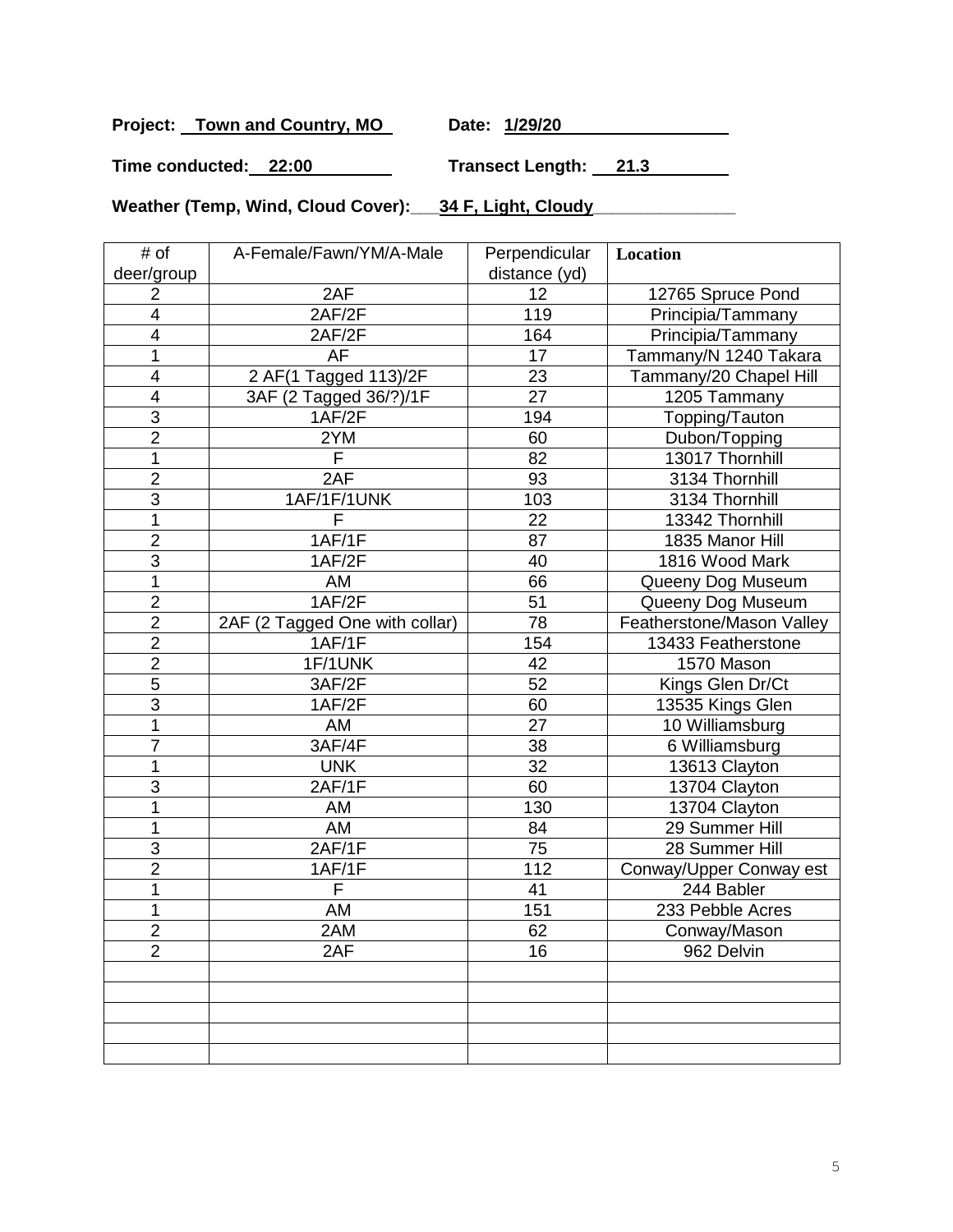**Project: Town and Country, MO Date: 1/30/20**

**Time conducted: 22:00 Transect Length: 21.1**

Weather (Temp, Wind, Cloud Cover): 37 F, Light, Cloudy Meather (Temp, Wind, Cloud

| # of                    | A-Female/Fawn/YM/A-Male | Perpendicular   | Location                     |
|-------------------------|-------------------------|-----------------|------------------------------|
| deer/group              |                         | distance (yd)   |                              |
| 5                       | 3AF/2F                  | 72              | 2416 White Stable            |
| $\overline{3}$          | 1AF/2F                  | $\overline{20}$ | Principia/Tammany            |
| $\overline{\mathbf{4}}$ | 2AF/2F                  | 112             | Principia/Tammany            |
| $\overline{2}$          | 1AF(Tagged)/1F          | 50              | Tammany/Clayton              |
| $\overline{2}$          | 1AF/1F                  | 122             | Topping/Timor                |
| $\overline{7}$          | 3AF/4F                  | 20              | <b>Topping/Topping Est</b>   |
| 1                       | 1AM                     | 88              | <b>Topping/Topping Est</b>   |
| $\overline{2}$          | 2F                      | 80              | Topping/Topping Est S        |
| $\overline{3}$          | 1AF/2UNK                | 98              | <b>Topping/Topping Acres</b> |
| 3                       | 3UNK                    | 54              | 1623 Topping                 |
| 5                       | 1F/4UNK                 | 113             | 13324 Thornhill              |
| $\overline{6}$          | 3AF(2 Tagged)/3F        | $\overline{77}$ | 1843 Manor Hill              |
| 1                       | 1AF                     | 42              | 13456 Thornhill              |
| 1                       | 1AM                     | 116             | Mason/Van Courtland          |
| $\overline{2}$          | 1AF/1UNK                | 90              | 1632 Mason                   |
| 3                       | 1AF/2F                  | 24              | 1604 Featherstone            |
| $\overline{2}$          | 2AM                     | 40              | 13331 Featherstone           |
| 1                       | 1AM                     | 88              | 13331 Featherstone           |
| 1                       | 1F                      | 45              | 1746 Mason Knoll             |
| 3                       | 2YM/1UNK                | 53              | 1293 Mason                   |
| 5                       | 2AF/3F                  | 39              | 1293 Mason                   |
| $\overline{6}$          | 3AF/3F                  | 47              | 13513 Kings Glen             |
| $\overline{\mathbf{4}}$ | 2AF/2F                  | 118             | 10 Williamsburg              |
| 3                       | 2AF(1 Tagged 89)/1F     | 3               | 2 Williamsburg               |
| 1                       | 1YM                     | 22              | Conway/Hampshire Hill        |
| 3                       | 3UNK                    | 136             | Babler/Ladue                 |
| 1                       | 1AF                     | 60              | 230 Pebble Acres             |
| 1                       | 1AF                     | 165             | 13269 Pebble Acres           |
| 1                       | 1UNK                    | 185             | Pebble Acres/Sunway          |
| 3                       | 2YM/1F                  | 40              | S Outer 40/Principia         |
| $\overline{2}$          | 1AF/1F                  | 20              | 837 Amersham                 |
| 1                       | 1AM                     | 65              | 837 Amersham                 |
| 4                       | 2AF/2F                  | 85              | Amersham/Darien              |
|                         |                         |                 |                              |
|                         |                         |                 |                              |
|                         |                         |                 |                              |
|                         |                         |                 |                              |
|                         |                         |                 |                              |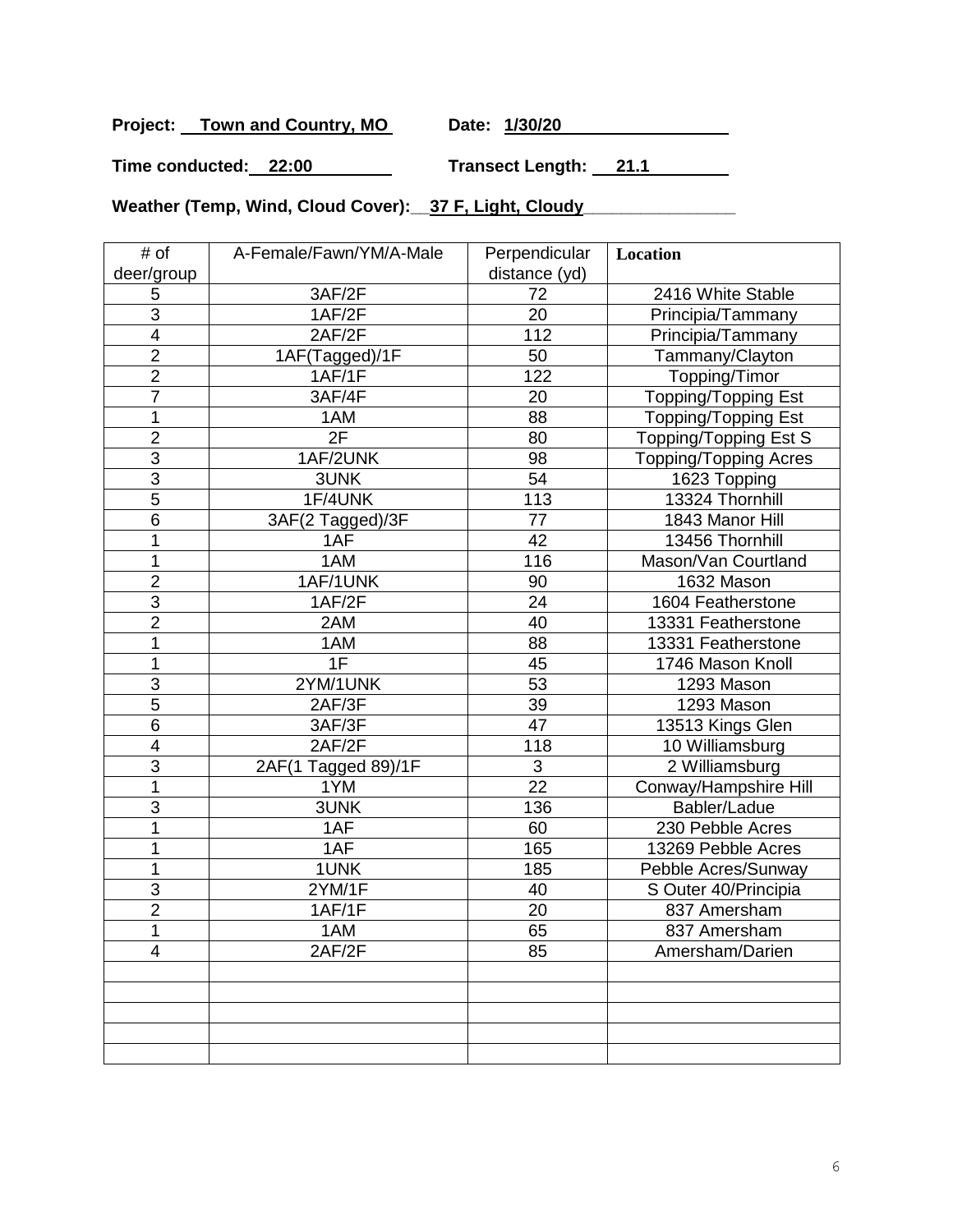**Figure 1**. Distance Sampling Observations 28 January 2020 Town and Country, MO

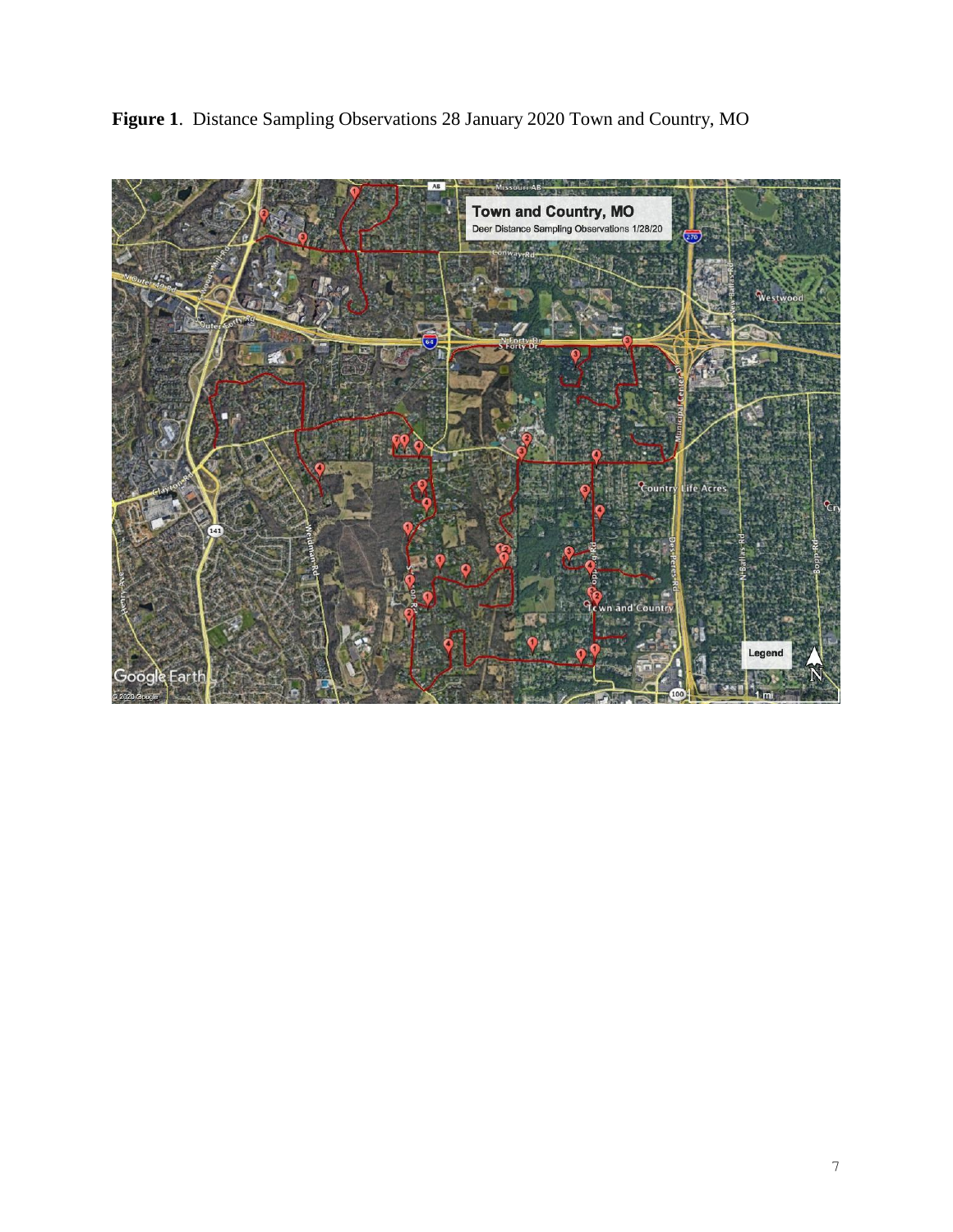